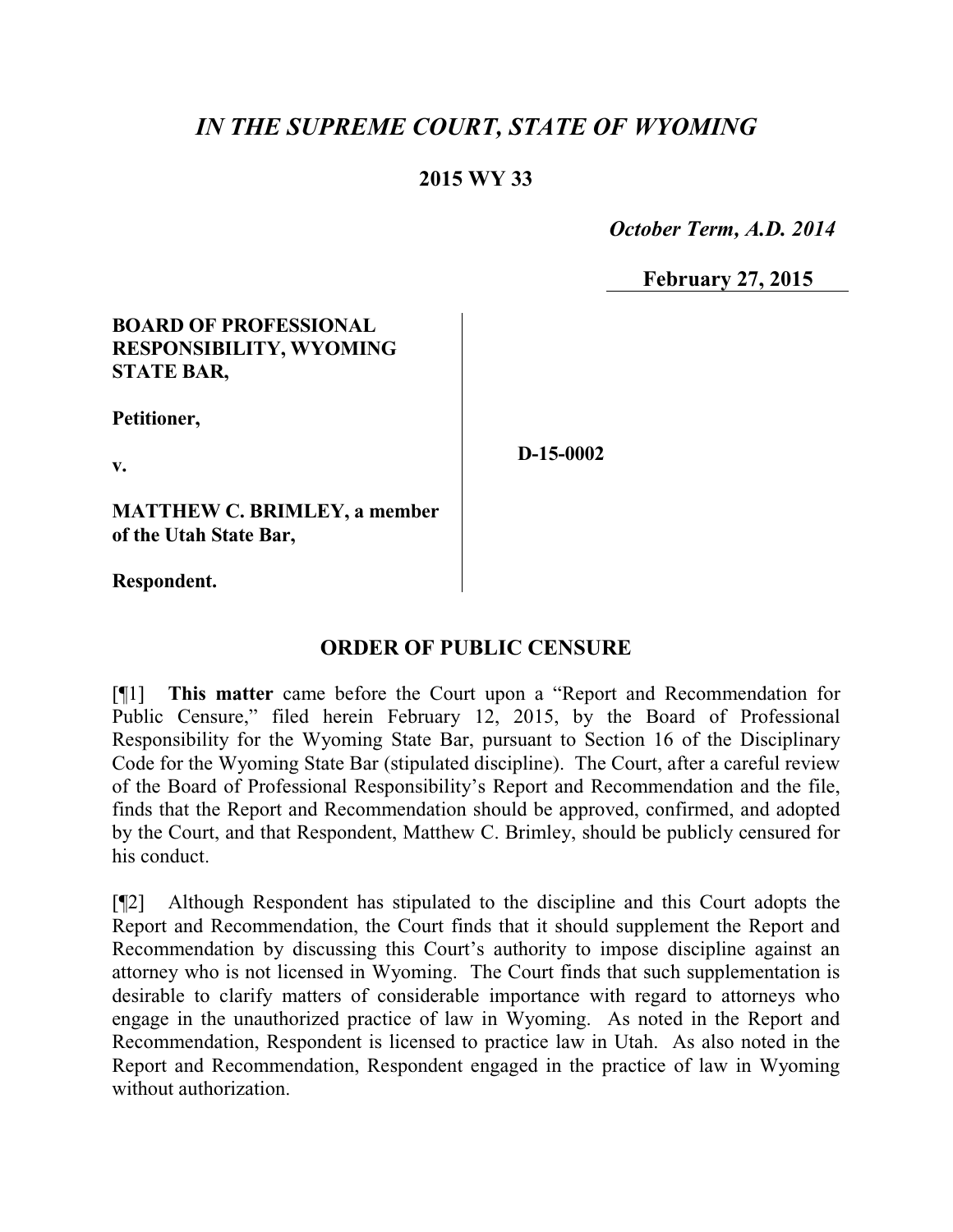[¶3] This Court finds that, pursuant to the Disciplinary Code and the Rules of Professional Conduct, Respondent's conduct was properly the subject of a disciplinary proceeding pursuant to the Disciplinary Code. A number of provisions support such action. First, Section 3(a) of the Disciplinary Code defines "attorney" in this fashion:

"Attorney" means a person duly admitted to practice law in this state, a person admitted to practice law by a court of this state, or a person admitted to practice law in any other jurisdiction who engages in the practice of law within this state. (Emphasis supplied.)

Second, Section 2(b) of the Disciplinary Code (Duty to Act Professionally; Grounds for Discipline) provides:

Acts or omissions by an attorney, individually or in concert with any other person or persons, which violate the Rules of Professional Conduct as adopted by this Court, shall constitute misconduct and shall be grounds for discipline, whether or not the act or omission occurred in the course of any attorney-client relationship.

Similarly, Section 3(p) of the Disciplinary Codes defines "misconduct" this way:

"Misconduct" means any act or omission by an attorney, individually or in concert with any other person or persons, which violates the Rules of Professional Conduct or the Disciplinary Code for the Wyoming State Bar.

Turning to the Rules of Professional Conduct, Rule 5.5 of the Rules of Professional Conduct (Unauthorized Practice of Law) provides:

(a) A lawyer shall not practice law in a jurisdiction in violation of the regulation of the legal profession in that jurisdiction, or assist another in doing so.

Also, Comment 1 to Rule 5.5 describes the scope of Rule 5.5(a):

[1] A lawyer may practice law only in a jurisdiction in which the lawyer is authorized to practice.… Paragraph (a) applies to unauthorized practice of law by a lawyer, whether through the lawyer's direct action or by the lawyer assisting another person.

Following careful study of the foregoing provisions, this Court concludes the Disciplinary Code for the Wyoming State Bar gives this Court the authority to impose discipline against an attorney who is not licensed to practice in Wyoming. In addition,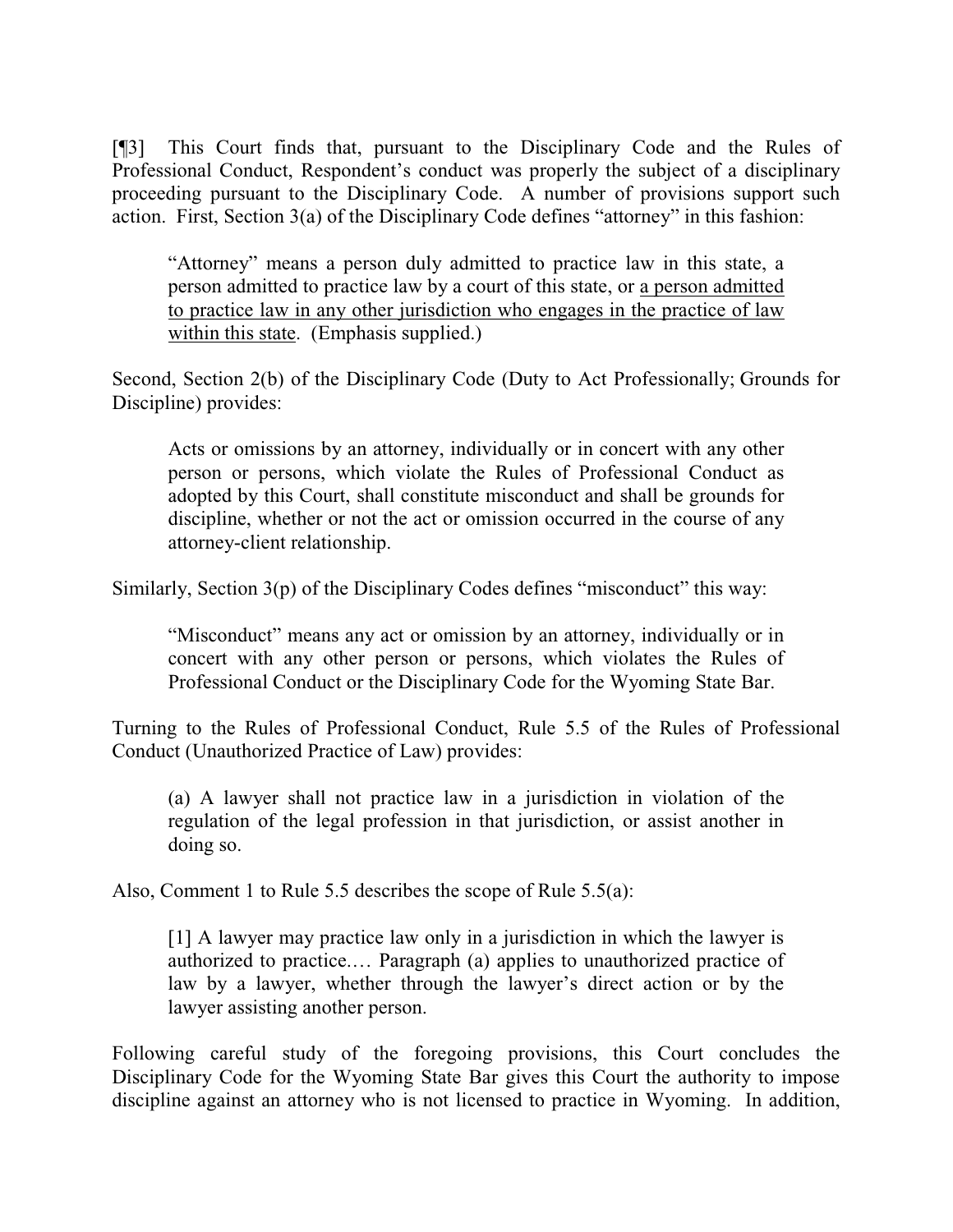this Court agrees with the Board of Professional Responsibility that Respondent's conduct violated Rule 5.5 of the Rules of Professional Conduct. It is, therefore,

[¶4] **ADJUDGED AND ORDERED** that the Board of Professional Responsibility's Report and Recommendation for Public Censure, which is attached hereto and incorporated herein, shall be, and the same hereby is, approved, confirmed, and adopted by this Court; and it is further

[¶5] **ADJUDGED AND ORDERED** that Matthew C. Brimley is hereby publicly censured for his conduct, which is described in the Report and Recommendation for Public Censure; and it is further

[¶6] **ORDERED** that, pursuant to Section 26 of the Disciplinary Code for the Wyoming State Bar, Mr. Brimley shall reimburse the Wyoming State Bar the amount of \$50.00, representing the costs incurred in handling this matter, as well as pay the administrative fee of \$500.00. Mr. Brimley shall pay the total amount of \$550.00 to the Wyoming State Bar on or before April 30, 2015; and it is further

[¶7] **ORDERED** that the Clerk of this Court shall docket this Order of Public Censure, along with the incorporated Report and Recommendation for Public Censure, as a matter coming regularly before this Court as a public record; and it is further

[¶8] **ORDERED** that, pursuant to Section 4(a)(iv) of the Disciplinary Code for the Wyoming State Bar, this Order of Public Censure, along with the incorporated Report and Recommendation for Public Censure, shall be published in the Wyoming Reporter and the Pacific Reporter; and it is further

[¶9] **ORDERED** that the Clerk of this Court cause a copy of this Order of Public Censure to be served upon Respondent, Matthew C. Brimley.

[ $[10]$  **DATED** this  $27<sup>th</sup>$  day of February, 2015.

## **BY THE COURT:**

 $\sqrt{s}$ 

**E. JAMES BURKE Chief Justice**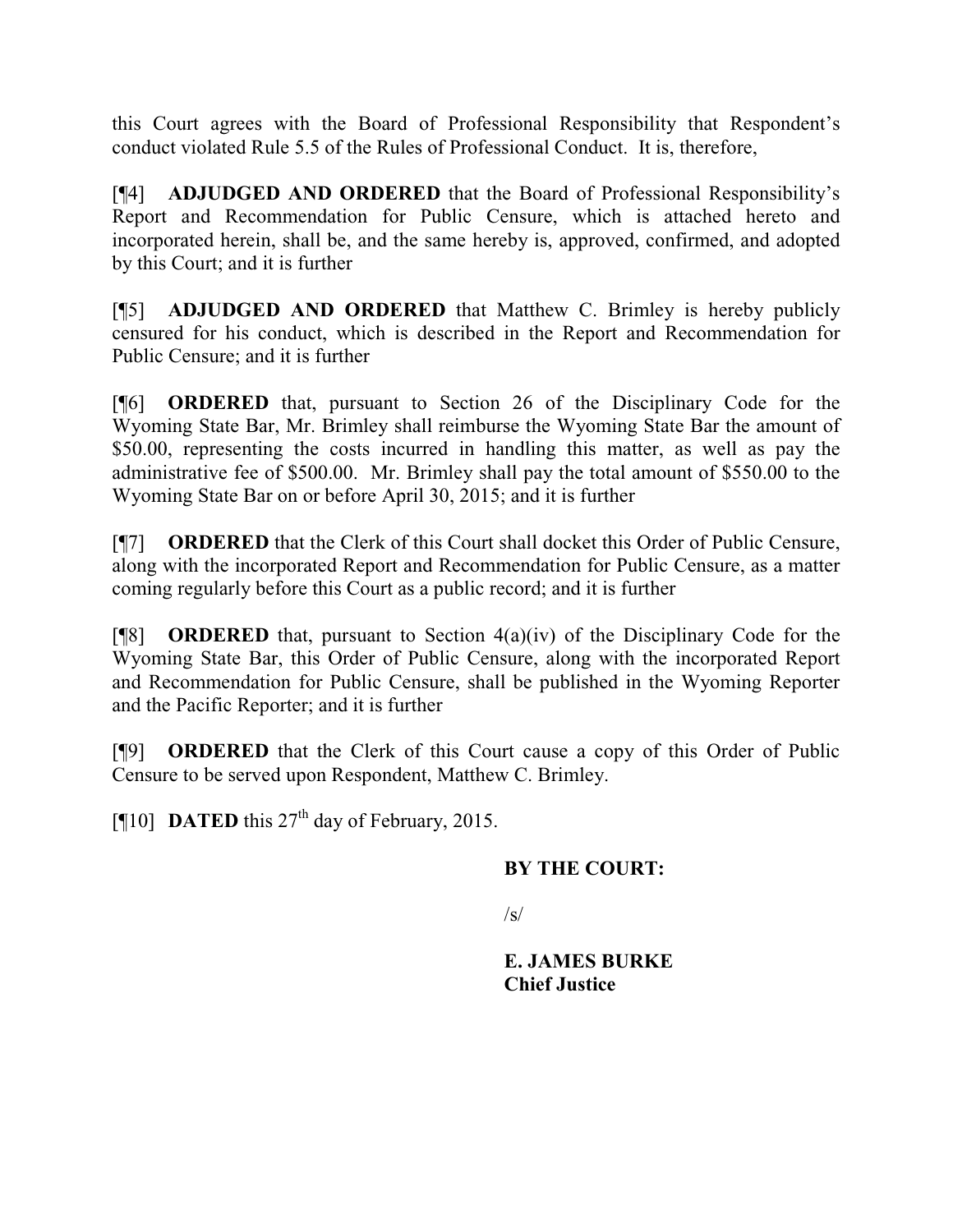# $D - 15 - 0002$

#### **BEFORE THE SUPREME COURT**

#### **STATE OF WYOMING**

## IN THE SUPREME COURT<br>STATE OF WYOMING

| In the matter of                | FEB 1 2 2015                           |
|---------------------------------|----------------------------------------|
| <b>MATTHEW C. BRIMLEY,</b>      |                                        |
| a member of the Utah State Bar, | WSB No. 2014-185 CAROL THOMPSON, CLERK |
|                                 | by CHIEF DEPUTY                        |
| Respondent.                     |                                        |

## REPORT AND RECOMMENDATION FOR PUBLIC CENSURE

The Board of Professional Responsibility makes the following Report and Recommendation, with its findings of fact, conclusions of law, and recommendation to the Supreme Court of Wyoming:

#### **FINDINGS OF FACT**

 $1.$ Respondent is an active member in good standing of the Utah State Bar, where he has been licensed to practice law since 1998. He maintains a law practice in Provo, Utah. He is not nor has he ever been licensed to practice in Wyoming.

2. On September 4, 2014, Respondent filed an entry of appearance and plea of not guilty on behalf of four defendants charged with motor vehicle violations in the Circuit Court for the Third Judicial District, Sweetwater County, Wyoming. Respondent filed simultaneous motions to continue on behalf of three of the defendants. Those motions were granted.

 $3<sub>1</sub>$ At the time he entered his appearance on behalf of the four defendants, Respondent had not attempted to be admitted pro hac vice in any of those cases.

One of the defendants was already represented by the Wyoming Public Defend- $\overline{4}$ . er's Office. Upon receipt of Respondent's entry of appearance, the public defender moved to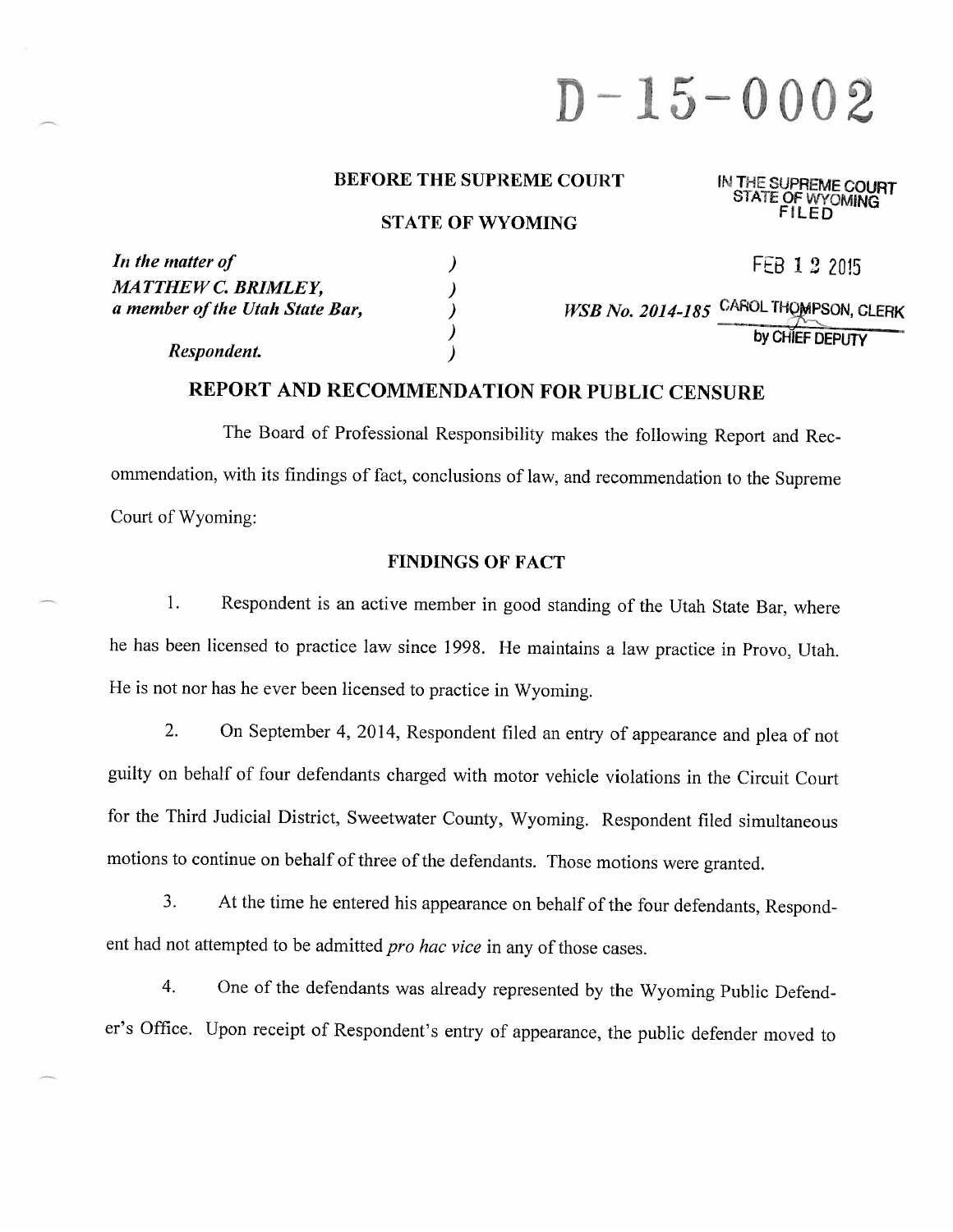withdraw. That motion was granted by Circuit Court Judge Craig L. Jones on September 12, 2014.

 $5<sub>1</sub>$ On September 15, 2014, Respondent filed a "Notice of Withdrawal of Counsel" in all four cases. Respondent failed to submit proposed orders with the notices.

 $6<sup>1</sup>$ Thereafter, the four defendants, including the defendant who was represented by a public defender at the time Respondent entered his appearance, filed requests to continue their cases while they located other counsel.

 $7<sub>1</sub>$ On October 20, 2014, Bar Counsel received an "Unauthorized Practice of Law Report" from Judge Jones with respect to Respondent's conduct in the four cases. Bar Counsel wrote to Respondent, requesting Respondent's written response regarding a potential violation of Rule 5.5 of the Wyoming Rules of Professional Conduct. Rule 5.5 prohibits the practice of law in Wyoming by attorneys not authorized to practice in the state.

8. Respondent concedes that he committed a negligent violation of Rule 5.5, and stipulates to a public censure as the appropriate sanction.

#### **CONCLUSIONS OF LAW**

9. Standard 2.5 of the ABA Standards for Imposing Lawyer Sanctions states, "Reprimand, also known as censure or public censure, is a form of public discipline which declares the conduct of the lawyer improper, but does not limit the lawyer's right to practice."

Standard 3.0 provides, "In imposing a sanction after a finding of lawyer miscon-10. duct, a court should consider the following factors:"

- (a) the duty violated;
- (b) the lawyer's mental state;
- (c) the actual or potential injury caused by the lawyer's misconduct; and

(d) the existence of aggravating or mitigating factors.

 $\overline{2}$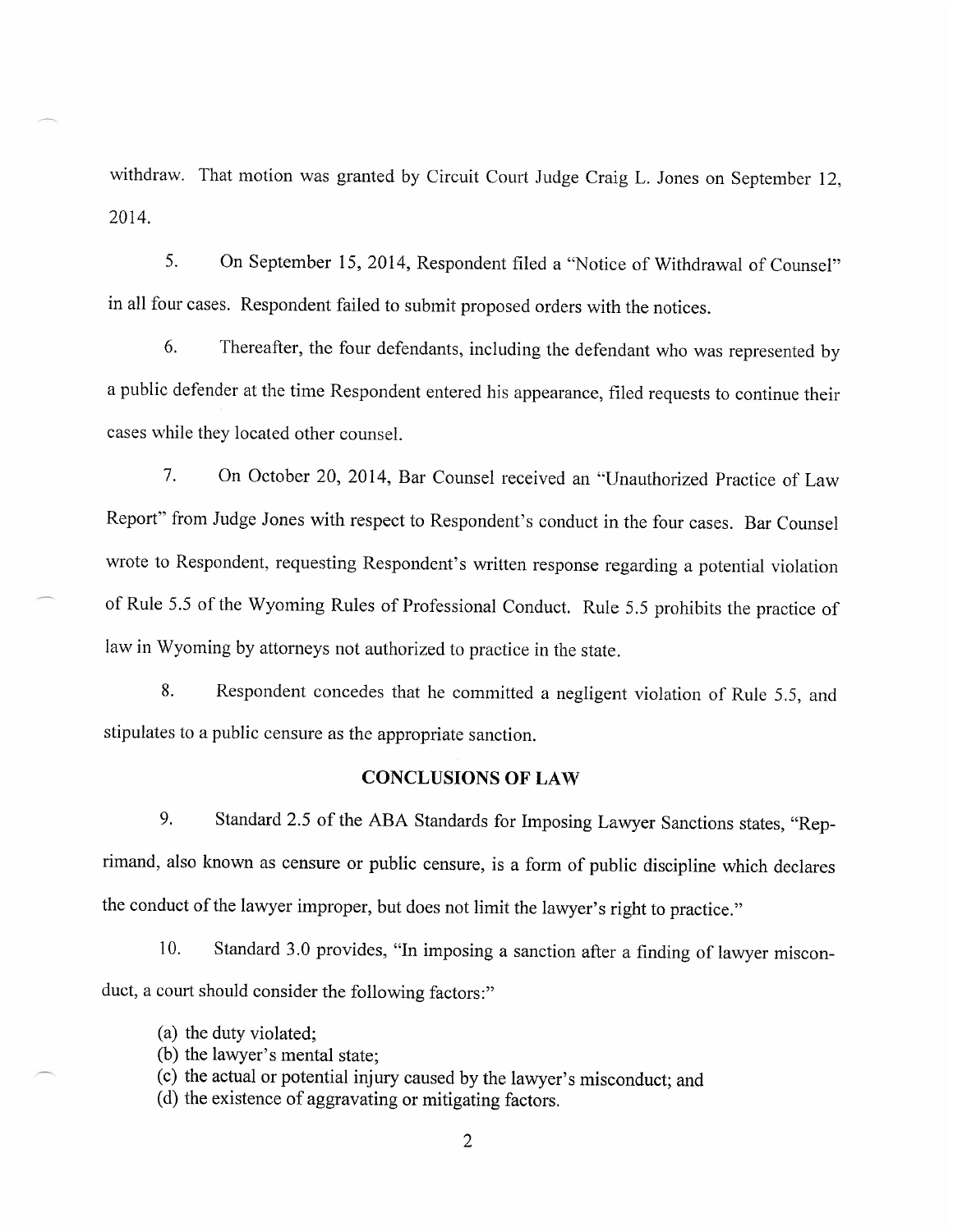Misconduct of the sort engaged in by Respondent, which essentially involves vio-11. lation of a duty owed to the profession, is addressed in Section 7.0. Subsection 7.3 provides, "Reprimand [i.e., public censure under Wyoming's Disciplinary Code] is generally appropriate when a lawyer negligently engages in conduct that is a violation of a duty owed to the profession and causes injury or potential injury to a client, the public, or the legal system."

Section 9.1 of the ABA Standards for Imposing Lawyer Sanctions provides for 12. consideration of aggravating and mitigating circumstances in deciding on an appropriate sanction. Section 9.21 defines aggravating circumstances as "any consideration, or factors that may justify an increase in the degree of discipline to be imposed." Section 9.31 defines mitigating circumstances as "any considerations, or factors that may justify a reduction in the degree of discipline to be imposed."

- a. The applicable aggravating factors are:
	- i. Section 9.22(i)-substantial experience in the practice of law. Respondent was first admitted to practice in 1998.
- $<sub>b</sub>$ .</sub> Applicable mitigating factors are:
	- i. Section 9.32(a)-absence of prior disciplinary record:
	- ii. Section 9.32(b)-absence of dishonest or selfish motive; and
	- iii. Section 9.32(e)-full and free disclosure to Bar Counsel and cooperative attitude toward proceedings.

#### **RECOMMENDATION**

As an appropriate sanction for his violation of Rule 5.5 of the Wyoming Rules of 13. Professional Conduct, the Board of Professional Responsibility recommends that Respondent:  $(1)$  receive a public censure; and  $(2)$  be ordered to pay the administrative fee in the amount of